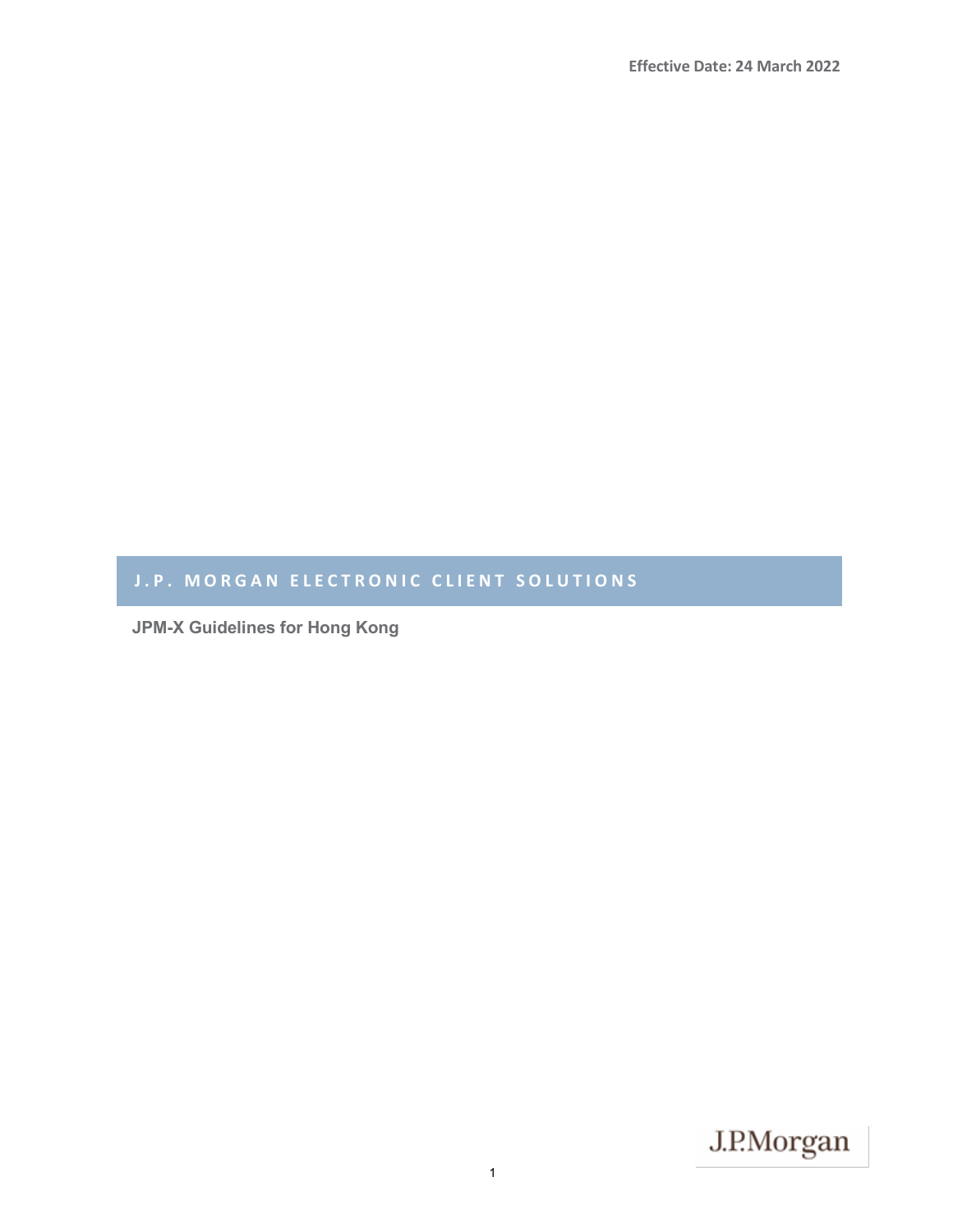J.P. Morgan Broking (Hong Kong) Limited (**JPM Broking**) operates an alternative liquidity pool (**ALP**) in Hong Kong listed cash equities and exchange-traded funds through its crossing service (**JPM-X**). JPM Broking is licensed by the Securities and Futures Commission (**SFC**) and JPM-X operates under a Type 7 license (providing automated trading services) granted by the SFC. These ALP guidelines (**Guidelines**) are prepared to provide comprehensive details relating to the operations of JPM-X.

In the Guidelines, clients who are permitted to route orders to JPM-X are referred to as **users**, which has the same meaning under Paragraph 19.2(g) of the Code of Conduct for Persons Licensed by or Registered with the Securities and Futures Commission (**Code of Conduct**).

Unless a user has opted-out of interacting with JPM-X entirely, each user will be deemed to have accepted these Guidelines when submitting orders in Hong Kong listed cash equities and exchange-traded funds.

For more information, please contact your J.P. Morgan Electronic Client Solutions contact or [ecs](mailto:ecs-asia@jpmorgan.com)[asia@jpmorgan.com.](mailto:ecs-asia@jpmorgan.com)

JPM-X is operated by JPM Broking as follows:

<span id="page-1-0"></span> $\overline{\phantom{a}}$ 

(a) Trading and operational matters

**Hours of Operation:** JPM-X is operated during the "Pre-opening" auction, and the "Morning" and "Afternoon" sessions of continuous trading on the Stock Exchange of Hong Kong Limited (**SEHK**).

**Products to be Traded:** Hong Kong listed cash equity and/or exchange-traded funds.

**Manner of Operation:** Orders submitted to JPM-X are not displayed to any parties other than staff involved in the operation of JPM-X. Please refer to section (k) of the Guidelines for further information.

Orders to JPM-X are received through the operation of various algorithmic and smart order routing (SOR) execution services<sup>[1](#page-1-0)</sup> or are sent specifically for participation in JPM-X (Directed **Orders**).

Orders received during the pre-opening auction without any peg instruction will be eligible for matching at the auction uncross price. Any overlapping orders will be crossed at 09:30 AM HKT. Any unfilled or partially filled orders from the pre-opening auction session will be rolled into the continuous trading session. During the continuous trading session, JPM-X offers real-time matching of orders.

 $1$  J.P. Morgan's algorithmic and SOR execution services are provided by J.P. Morgan Securities (Asia Pacific) Limited, which is an affiliate of JPM Broking.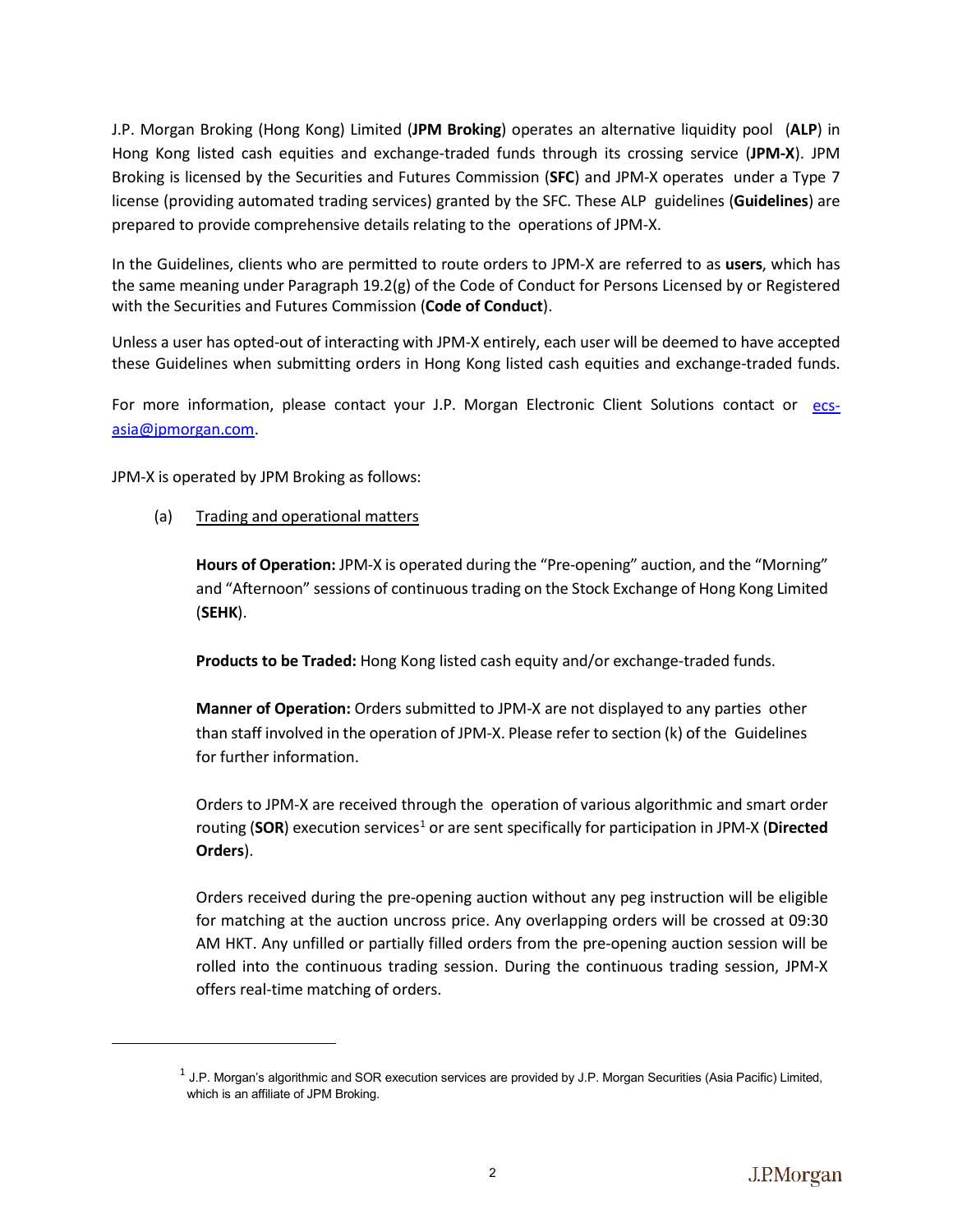All incoming orders during the continuous trading session, regardless of their origin, are eligible for real-time matching based on the liquidity available in the order book, depending on whether the particular incoming order:

- 1) has a participation constraint limiting the order flow type that it may be crossed against; and/or
- 2) is committed to a conditional quote message in the conditional order process (as described below).

All executions in the continuous trading session within JPM-X occur at or within the prevailing best bid and offer price publically disseminated by the SEHK and are consistent with all applicable price and quantity conditions placed on each order. Those conditions include minimum fill size requirements as well as price parameters that are associated with any orders that are pegged to track market prices (e.g. "Mid").

**Order Side Restrictions:** Short sale orders are not accepted.

**Suspension of Trading:** JPM-X may be suspended at the sole discretion of JPM Broking at any time without prior notice. Reasons for the suspension of JPM-X include, but not limited to when, (i) the SEHK is closed, (ii) a Volatility Control Mechanism is triggered (iii) market data is unavailable, or (iv) JPM Broking is unable to report matches to the SEHK within the prescribed timeframe for any reason.

**Supported Ordertypes:** JPM-X acceptslimit orders andmarket orders which have the option of being pegged to:

- 1) Mid: the midpoint of the prevailing best bid and offer
- 2) Far: the best offer
- 3) Near: the best bid

JPM-X supports the following *Time in Force* instructions:

- 1) DAY: the order will remain on the JPM-X order book for the current trading day and any unexecuted portion will be cancelled at the end of the day.
- 2) IOC: an immediate or cancel order instruction will fill to the extent it can and the remainder will be cancelled.

**Conditional Order Process:** As a technical design, JPM-X provides a process for finding potential trading interest using conditional parameters, called the Conditional Order Process. Trading interest is represented as a conditional order message from J.P. Morgan's Algo/SOR to JPM-X which describes the relevant trading criteria. The message is marked as conditional and therefore is not executable. If and when contra-side trading interest arises that could potentially match against the conditional order, an internal undisplayed invitation will be returned from JPM-X to the Algo/SOR. Upon receipt of the invitation, the Algo/SOR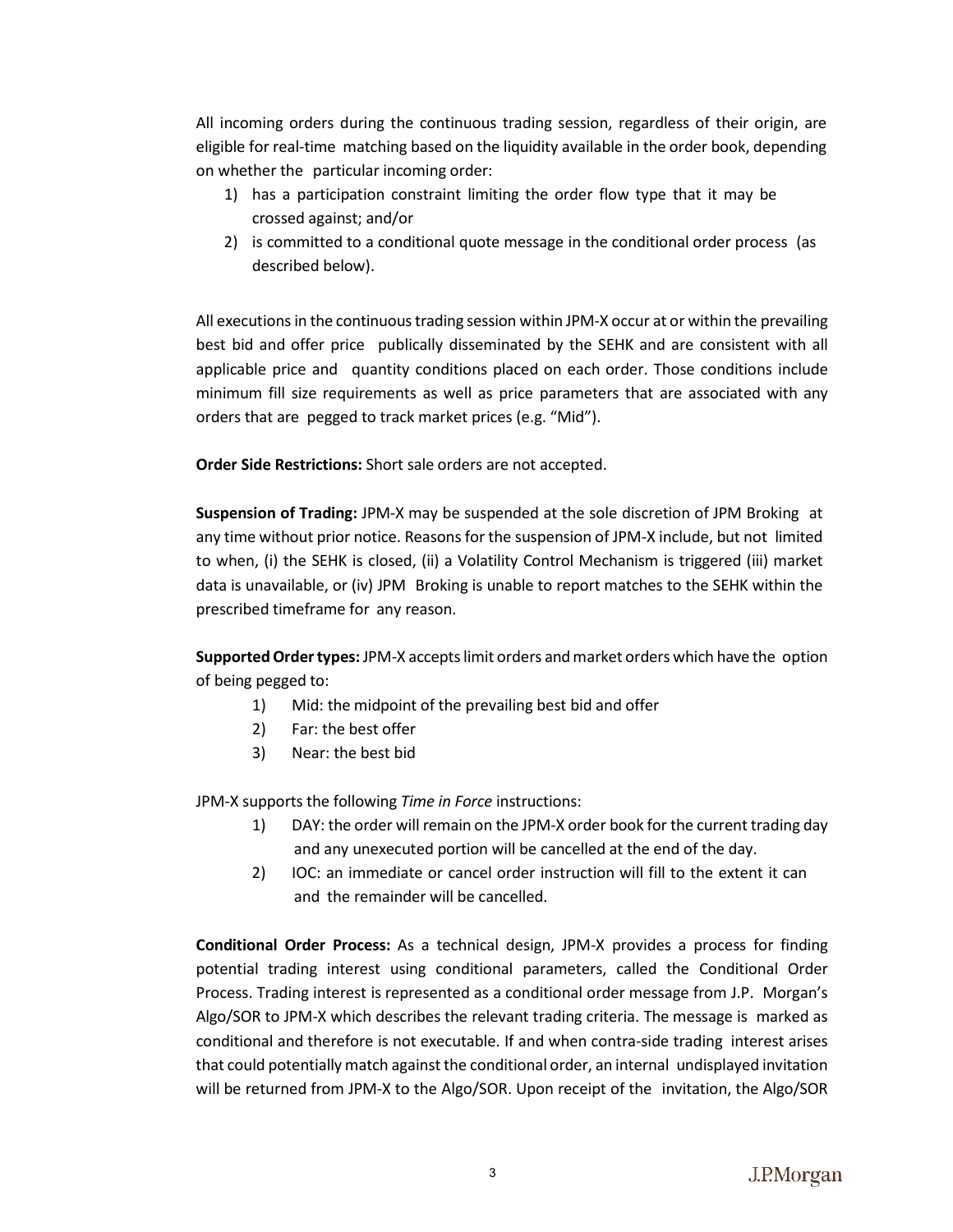has the option to send an executable order to JPM-X.

Conditional order messages and invitations sent during the Conditional Order Process are handled on an automated basis between the Algo/SOR and JPM-X and are not disseminated externally. The conditional order message is solely limited to orders using J.P. Morgan's Algo/SOR and is not available to users sending Directed Orders.

# (b) User restrictions

In accordance with Paragraphs 19.2(g), 19.4 and Section 7 of Schedule 8 to the Code of Conduct, JPM-X is offered only for the use by, and for the benefit of, qualified investors (as defined in the Paragraph 19.2(f) of the Code of Conduct).

JPM Broking reserves the right to limit or prohibit use of JPM-X at its own discretion.

Users must be familiar with, and agree to abide by, all applicable rules and regulations, including any requirements imposed by SEHK.

(c) Opt-out arrangement

Users may opt-out of interacting with JPM-X entirely at any time.

(d) User priority, order routing and execution methodology

**Routing of Orders:** JPM-X only accepts inbound user orders and does not route orders outbound to any internal or external destination.

JPM Broking's algorithmic and SOR execution services may access the following external ALPs with effect on or after  $1<sup>st</sup>$  June 2022.

| <b>Firm</b>               | <b>ALP Name</b>          | <b>Link to Disclosure</b>                             |
|---------------------------|--------------------------|-------------------------------------------------------|
| Liquidnet Asia<br>Limited | Liquidnet Asia<br>System | https://www.liquidnet.com/transparency-<br>regulatory |
| Virtu ITG Hong<br>Kong    | <b>POSIT</b>             | https://www.virtu.com/regulatory-<br>disclosures/     |
| <b>Instinet Pacific</b>   | <b>BlockMatch Asia</b>   | https://www.instinet.com/legal-<br>regulatory         |

Clients will need to explicitly opt-in to access the external ALP(s). If opted-in, clients may opt-out at any time upon request.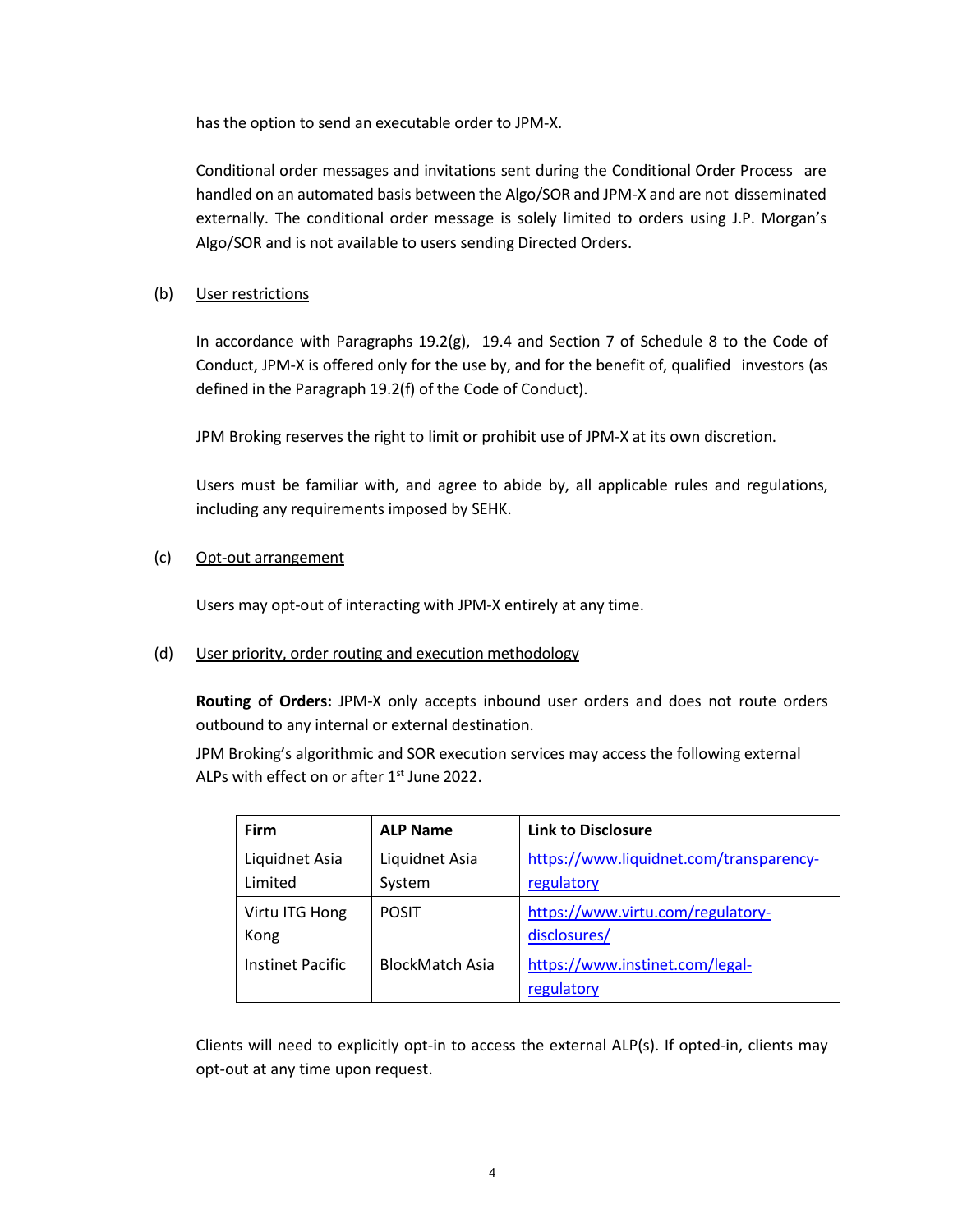**User Priority & Execution Methodology:** During the continuous trading session, JPM-X constantly looks for crossing opportunities at or within the prevailing best bid and offer price for orders. Eligible orders received during the pre-opening auction phase can be matched at the auction uncross price (as outlined in section (a) above).

JPM-X does not execute a cross if the stock is crossed (i.e. where the bid price exceeds the offer price), locked (i.e. where the bid price is equal to offer price), or if there is a one sided order book (i.e. no bid/offer price). JPM-X also does not execute a cross during a marketwide trading halt or suspension of specific securities. Additional crossing restrictions may be imposed from time to time as JPM Broking deems appropriate.

In looking for crossing opportunities, JPM-X complies with any applicable participation instructions associated with each user's order. All orders, once found eligible for crossing, are executed on the basis of price/time priority.

The order book is tiered using the order flow types as follows:

| Tier | <b>Description</b><br><b>Institutional Flow</b><br><b>Broker-Dealer Flow (Aggregator)</b> |  |
|------|-------------------------------------------------------------------------------------------|--|
|      |                                                                                           |  |
|      |                                                                                           |  |

Users who are permitted to route orders to JPM-X may choose to opt-out of interacting with one or more tiers.

**Reporting:** Once a cross has been executed on JPM-X, the trade is immediately reported by JPM Broking to the SEHK.

# (e) Transaction pricing

There are no additional feesincurred by users of JPM-X beyond standard agency commission charges.

# (f) Order cancellation

At its absolute discretion, JPM Broking may cancel any orders resting, or trades executed, in JPM-X. In such instances, JPM Broking will contact impacted users and advise of such cancellations.

# (g) Internal control procedures to ensure the fair and orderly function and address potential conflict of interest issues

J.P. Morgan has risk management policies and procedures in place to address risks to operations across subsidiaries and affiliates, including JPM Broking and the operation of JPM-X. These procedures address, among other things, system capacity, security, and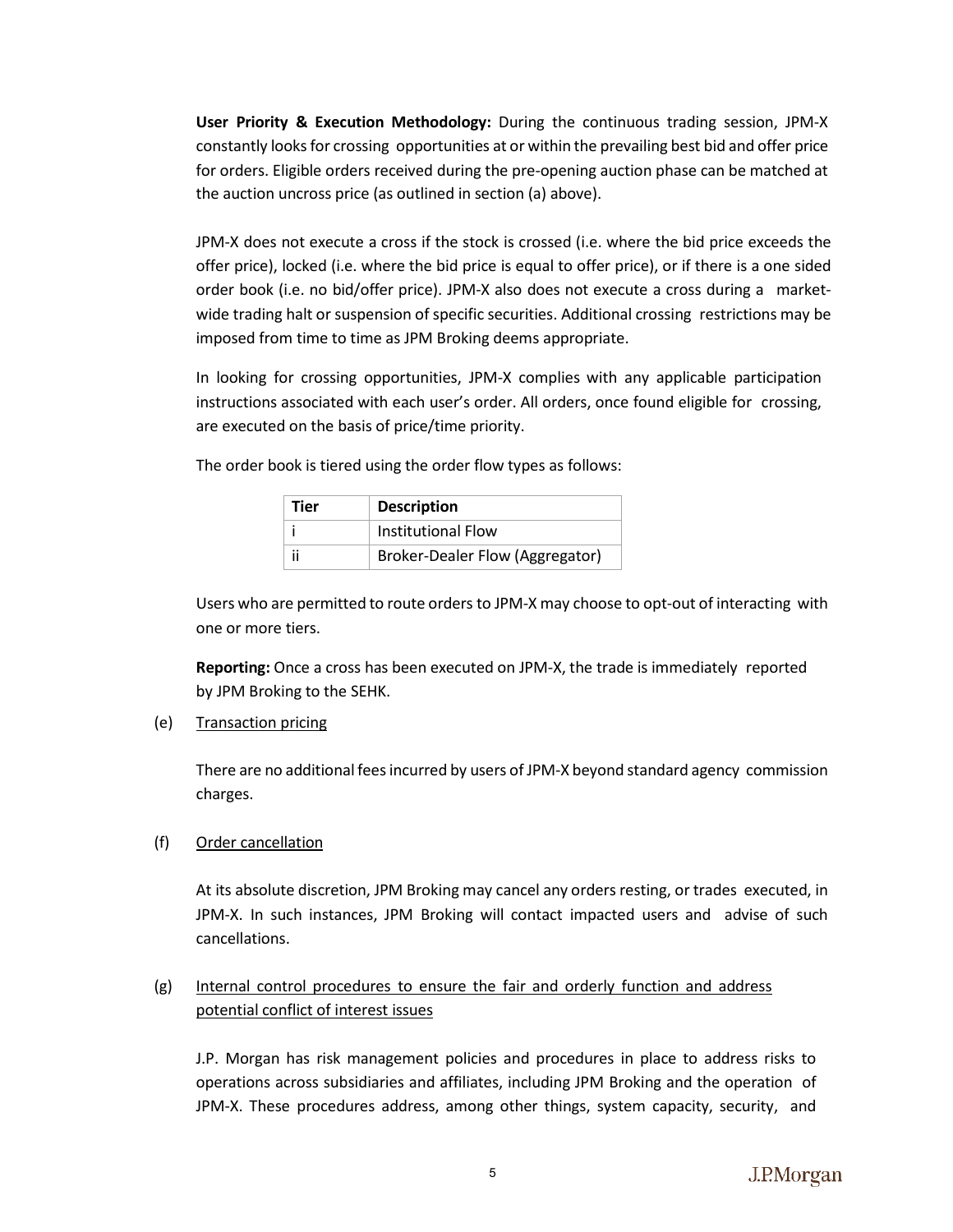contingency planning. The JPM-X matching engine processing capacity is regularly reviewed to ensure that it can handle the system's average and peak message and order volumes.

J.P. Morgan also has policies and procedures to mitigate actual or potential conflicts of interest arising during the operation of JPM-X. Mitigating factors relevant to JPM-X include, but are not limited to, the following:

- 1) Users may choose to opt-out of interacting with JPM-X entirely.
- 2) User orders are treated equally within JPM-X. No preferential treatment is given to any particular user or tier within JPM-X.
- 3) Users may choose to opt-out of interacting with a particular tier.
- 4) JPM-X is an un-displayed venue with all orders placed onto its order book given full anonymity.
- 5) JPM-X does not allow for the use of indications of interest.
- 6) Procedures are in place to ensure that only authorized staff has access to JPM-X's production systems and data-storage facilities.
- (h) Potential risks

JPM-X has dependencies on services provided by the SEHK, including those for market data dissemination and trade reporting. Failure to receive accurate and timely bids or offers, or trade reporting acknowledgements within regulatory requirements, could impact the operation of JPM-X. Similarly an internal failure of a trading component could temporarily impact users' ability to enter, cancel, amend or receive acknowledgements or executions.

# (i) Transaction of proprietary orders in JPM-X

J.P. Morgan orders, inclusive of internal proprietary or principal trading operations (as defined by Paragraph 19.2(e) of the Code of Conduct) are restricted from participating in JPM-X.

# (j) Whether the orders of different users of JPM-X may be aggregated

Orders from different users are not aggregated.

# (k) Staff access to real-time trading information concerning orders placed into, and transactions conducted in JPM-X

Please refer to the table on the next page.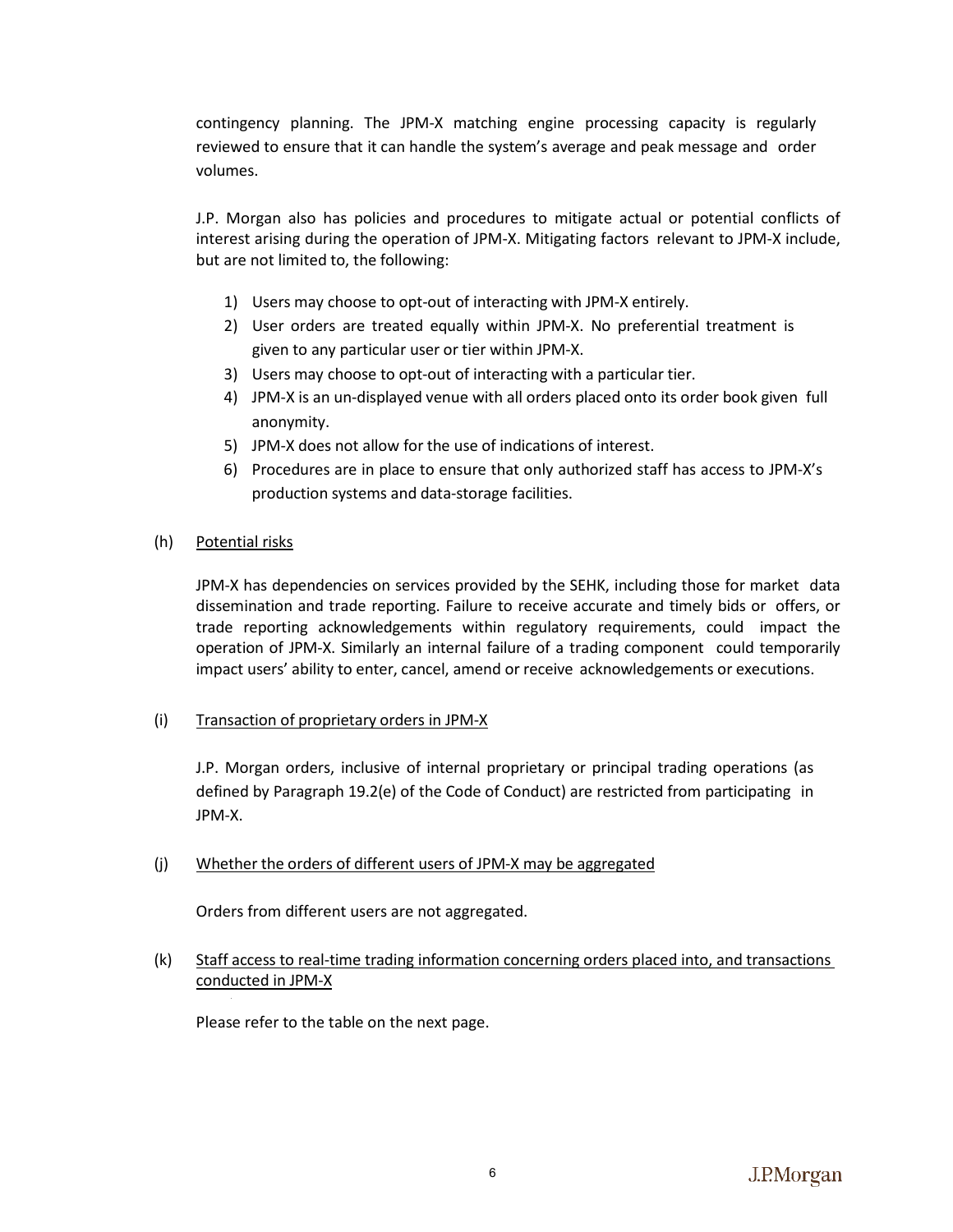| <b>Department</b> | Title                                      | <b>Rationale for access</b>                              |
|-------------------|--------------------------------------------|----------------------------------------------------------|
| Technology        | <b>Electronic Trading Technology</b>       | Technology support                                       |
| Equities          | Electronic Client Solutions<br>(ECS)       | Risk management, account coverage<br>and client services |
|                   | <b>ECS Linear Quantitative</b><br>Research | Analysis on behalf of covered clients                    |

Note: Other teams (such as Operations and Compliance) may have access to trading information on a post execution basis.

We may from time to time amend these Guidelines. The most recent version will be available on the J.P. Morgan website at [https://www.jpmorgan.com/directdoc/hk\\_jpm-x\\_guidelines.pdf](https://www.jpmorgan.com/directdoc/hk_jpm-x_guidelines.pdf) or on request.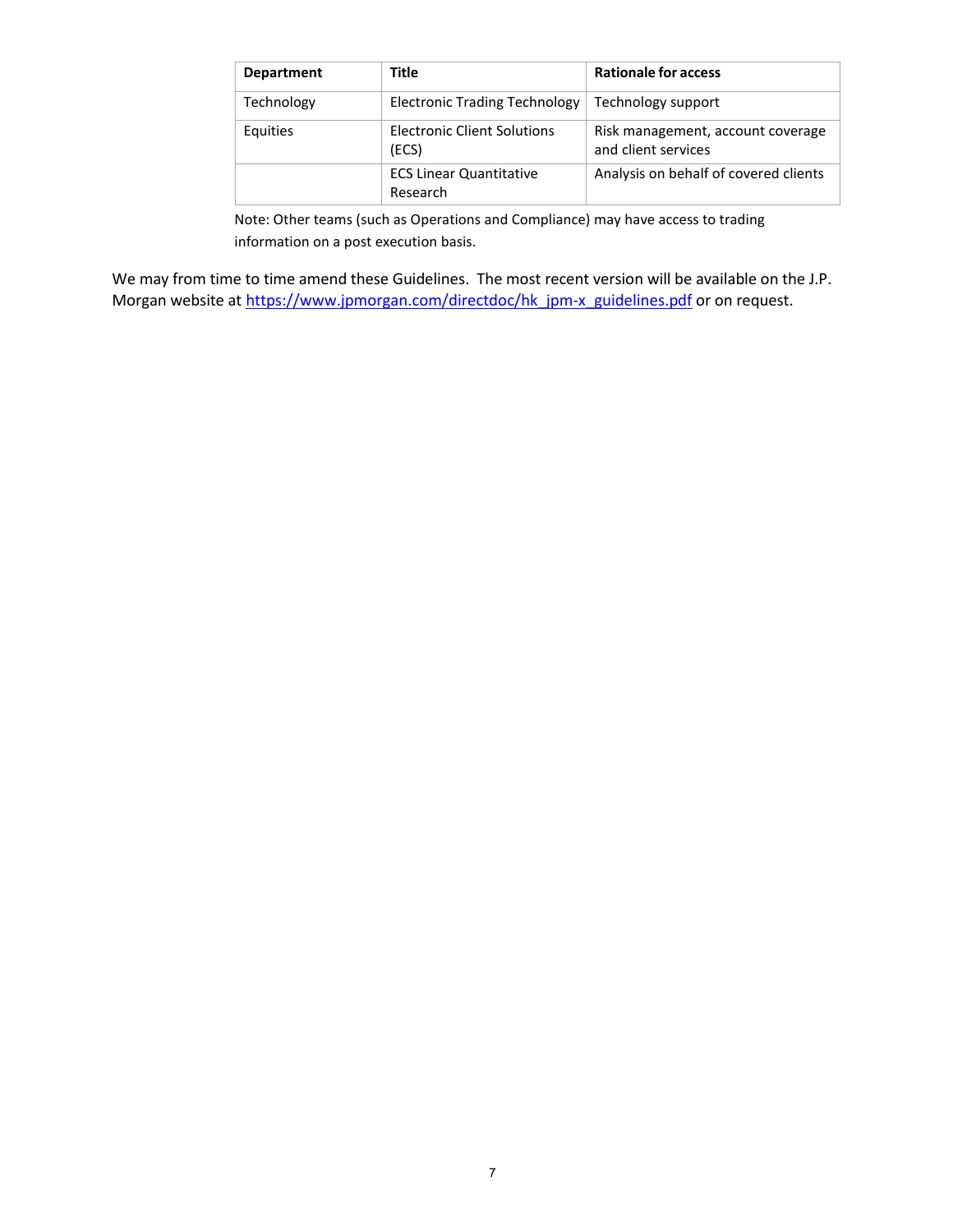#### IMPORTANT DISCLAIMER:

This material has been prepared by personnel in the Sales and Trading Departments of one or more affiliates of JPMorgan Chase & Co. (together, "J.P. Morgan") and not by J.P. Morgan's Research Department and therefore, has not been prepared in accordance with legal requirements to promote the independence of research, including but not limited to, the prohibition on the dealing ahead of the dissemination of investment research. It is not a research report and is not intended as such. It is for distribution to institutional and professional clients only and is not intended for retail customer use.

It is provided on a confidential basis and may not be reproduced, redistributed or disseminated, in whole or in part, without the prior written consent of J.P. Morgan. Any unauthorized use is strictly prohibited.

Unless otherwise specifically stated, any views or opinions expressed herein are solely those of the individual author and/or the specific Sales and Trading area from which it originates and may differ from the views or opinions expressed by other areas of J.P. Morgan, including the Research Department.

This material is provided for information purposes only and does not bind J.P. Morgan in any way. It is not intended as a recommendation (except to the extent it is an "investment recommendation" under MAR (as defined below)) or an offer or solicitation (except to the extent covered by CFTC Rules (as defined below)) for the purchase or sale of any security or financial instrument, or to enter into a transaction involving any financial instrument or trading strategy, or as an official confirmation or official valuation of any transaction mentioned herein. Any pricing information provided is indicative only and does not reflect a level where J.P. Morgan is prepared to execute a trade. J.P. Morgan is not an advisor. Nothing in this material should be construed as investment, tax, legal, accounting, regulatory or other advice (including within the meaning of Section 15B of the Securities Exchange Act of 1934) or as creating a fiduciary relationship.

MAR Disclosure: Where this material is an "investment recommendation" as that term is defined in Article 3(1)(35) of the EU and UK Market Abuse Regulation ("MAR"), distribution of this material is subject to the relevant provisions of MAR. For more information, please consult: [www.jpmm.com/#mardisclosures.](http://www.jpmm.com/#mardisclosures)

Research Disclosure: This material is not, and is not intended to be, a "research report", "investment research" or "independent research" as may be defined in applicable laws and regulations worldwide. However, it may constitute "research" as defined in Recital 28 of the Commission Delegated Directive (EU) 2017/593 and in the Financial Conduct Authority's Handbook.

Derivatives Disclosure: Where distribution of this material is subject to the rules of the U.S. Commodity Futures Trading Commission ("CFTC"), it is a "solicitation" of derivatives business generally only as that term is used within CFTC Rule 1.71 and 23.605 promulgated under the U.S. Commodity Exchange Act (the "CFTC Rules").

Options Disclosure: Structured securities, options, futures and other derivatives are complex instruments and may involve a high degree of risk. Before entering into any such transactions, please ensure that you have read and understood the Options Clearing Corporation's Characteristics and Risks of Standardized Options, also known as the options disclosure document (ODD) available at: [http://www.theocc.com/about/publications/character-risks.jsp.](http://www.theocc.com/about/publications/character-risks.jsp)

Analytics Disclosure: Past or simulated past performance is not indicative of future results. Any modelling scenario analysis or other forward-looking information herein is intended to illustrate hypothetical results based on certain assumptions, information and/or financial data (not all of which will be specified herein). J.P. Morgan does not guarantee expressly or impliedly the accuracy or completeness of any information and/or financial data used herein. Further, the information and/or financial data used by JPM may not be representative of all information and/or financial data available to J.P. Morgan. The information and/or financial data available herein may change at any time without notice to you. Actual events or conditions may differ materially from those assumed; therefore, actual results are not guaranteed and J.P. Morgan disclaims any responsibility or liability whatsoever for the quality, accuracy or completeness of the information herein, and for any reliance on, or use of this material in any way. The actual results you see will be based on a number of assumption not all of which will be explicitly disclosed to you.

Exchange Traded Fund ("ETF") Disclosure: Each U.S. registered ETF has filed a registration statement (including a prospectus) with the U.S. Securities and Exchange Commission. Each non-U.S. ETF will have its own offering documents as required by applicable law. No offer or sale of the ETFs described may be made except pursuant to the prospectus or offering documents, as applicable. The ETF's prospectus and/or offering documents are available through the ETF issuer's website; you should read these carefully before deciding to invest.

Transactions involving securities, financial instruments and strategies mentioned herein may not be suitable for all investors. You are solely responsible for deciding whether any investment or transaction is suitable for you based upon your investment goals, financial situation and tolerance for risk. If you deem it necessary, you must seek independent professional advice to ascertain the investment, legal, tax, accounting, regulatory or other consequences before investing or transacting.

Past or simulated past performance (including back-testing) is not indicative of future results. The investments discussed may fluctuate in price or value. Changes in rates of exchange may have an adverse effect on the value of investments. Any modelling, scenario analysis or other forwardlooking information herein (such as projected cashflows, yields or returns) is intended to illustrate hypothetical results based on certain assumptions (not all of which will be specified herein). Actual events or conditions may differ materially from those assumed; therefore, actual results are not guaranteed.

All market prices, data and other information (including that which may be derived from third party sources believed to be reliable) are not warranted as to completeness or accuracy and are subject to change without notice. J.P. Morgan disclaims any responsibility or liability to the fullest extent permitted by applicable law, whether in contract, tort (including, without limitation, negligence), equity or otherwise, for any loss or damage arising from any reliance on or the use of this material in any way. The information contained herein is as of the date and time referenced only, and J.P.